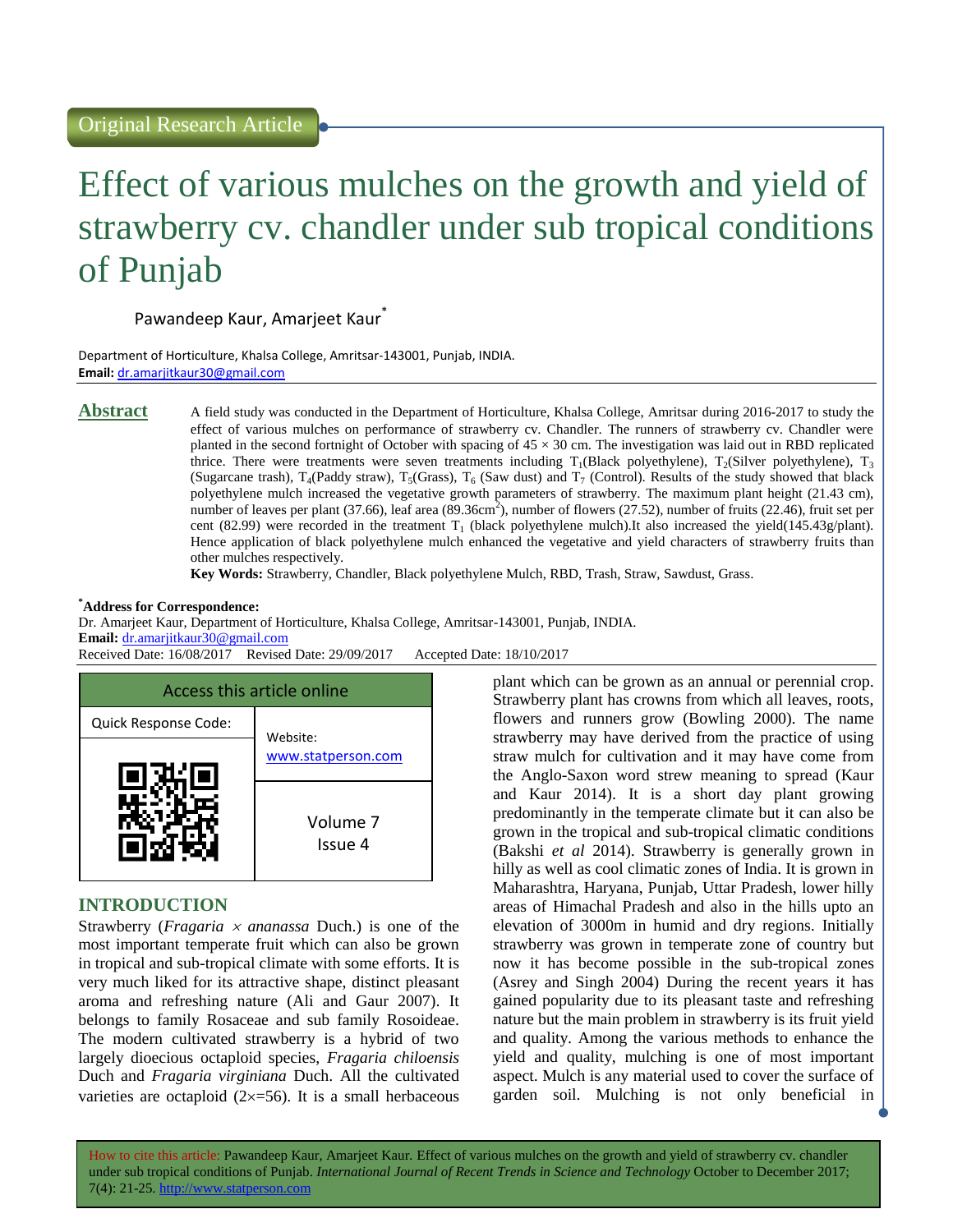minimizing the winter freezing injury but also have some other advantages of suppression the weeds, reducing berry disease, keeping the berry clean and conserving soil moisture and temperature (Kour and Singh 2009). Many researchers pointed that mulching had clear effects on microclimate around the plants by modifying the radiation budget of the surface and give significant increase on vegetative growth (Soliman *et al* 2015). Mulching has a strong influence on yield, quality and duration of harvesting which is due to improved nutrient availability, suppression in number and growth of weeds, protection from frost injury and reduction in number of dirty and diseased berries (Sharma 2002). Due to these bottlenecks, the poor people cannot afford it and also the farmers seldom go for its cultivation, Keeping in view, the present studies were carried out to study the impact of different mulching material on performance of strawberry

### **MATERIALS AND METHODS**

The present investigation was conducted in the Department of Horticulture, Khalsa College, Amritsar during 2016-2017. The experimental site was situated at 31°38´ latitude and 75°52´ longitude with an elevation of 774 feet above sea level. The climate of the site can be characterized as sub-tropical with hot dry summer, cold winter months. The atmospheric temperature occasionally reaches up to 48°C.Soil of the experimental field was sandy loam in texture having Ph 8.4, low in organic carbon. Soil was thoroughly ploughed and raised beds of 2m in length and 1m in width were prepared at 45 cm distance. Healthy and disease free runners of strawberry cv. Chandler were planted in second fortnight of October, 2016 at a distance of  $30 \times 45$  cm. Five plants were selected and marked with metal tag for recording observations. Experiment was laid out in Randomized block design with seven treatments viz.:  $T_1$  (Black polyethylene),  $T_2$  (Silver polyethylene),  $T_3$  (Sugarcane trash),  $T_4$  (Paddy straw),  $T_5$  (Grass),  $T_6$  (Saw dust),  $T_7$ (Control). All the treatments were replicated thrice. The average height of plant was measured with a measuring scale from the crown level to the apex of primary leaves and results were expressed in centimeter. Data on number of leaves were recorded from five plants of each bed and results were expressed as leaf number per plant. The observations on leaf area were recorded at the end of the growing season where five leaves per plant were collected randomly from five plants per treatment and out of the pooled 25 leaves, five leaves were further selected at random for measuring leaf area. The leaf area was studied on a graph paper and average leaf area was expressed by counting squares in square centimetres( $cm<sup>2</sup>$ ). The total leaf was worked out by multiplying number of leaves with an average leaf area. To determine the number of flowers per plant, total number of flowers at five days interval was recorded and average numbers of flowers per plant were calculated. To determine the number of fruits set per plant, total number of fruits at five days interval was recorded and average number of fruits per plant was calculated. The total number of flowers per plant was counted and the number of fruit set in these plants was recorded after every five days. Per cent fruit set per plant was worked out with a formula given by Westwood (1979).

### **RESULT S AND DISCUSSION**

| <b>Treatments</b>                            | <b>Plant</b> | <b>Number of</b> | Leaf area          |
|----------------------------------------------|--------------|------------------|--------------------|
|                                              | height (cm)  | leaves           | (cm <sup>2</sup> ) |
| $T_1$ Black polyethylene 100 gauze           | 21.43        | 37.66            | 89.66              |
| T <sub>2</sub> Silver polyethylene 100 gauze | 20.40        | 34.00            | 86.26              |
| $T_3$ Sugarcane trash 5 cm                   | 18.53        | 28.00            | 80.56              |
| $T_A$ Paddy straw 5 cm                       | 18.93        | 29.67            | 82.03              |
| $T5$ Grass 5 cm                              | 18.10        | 27.36            | 78.93              |
| $T_6$ Saw dust 5 cm                          | 18.00        | 25.96            | 74.76              |
| T <sub>7</sub> Control                       | 13.63        | 23.56            | 69.93              |
| CD (5%)                                      | 1.39         | 3.50             | 2.81               |

The data regarding plant height as influenced by various mulching treatments presented in Table 1 showed that the application of black mulch, silver mulch, paddy straw, sugarcane trash, saw dust, grasses significantly improved height of strawberry plants than control. Maximum plant height 21.43cm was recorded under treatment  $T_1$ followed by  $T_2$  with 20.40cm plant height. Both of these treatments are at par with each other. Plant height under treatment  $T_4$  was 18.93cm followed by the treatments  $T_3$ ,

 $T_5$ ,  $T_6$ , with plant height of 18.53cm, 18.10cm and 18cm respectively. All of these treatments were found to be at par with each other. The plant height 13.63cm under control was recorded to be the minimum. Increase in plant height by black polyethylene mulch might be due to the favourable environment, reduced soil moisture, weed emergence, water loss, increased nitrogen, recycling of nutrients and addition of organic matter to the soil under black polyethylene (Qureshi *et al* 2012, Soliman *et al*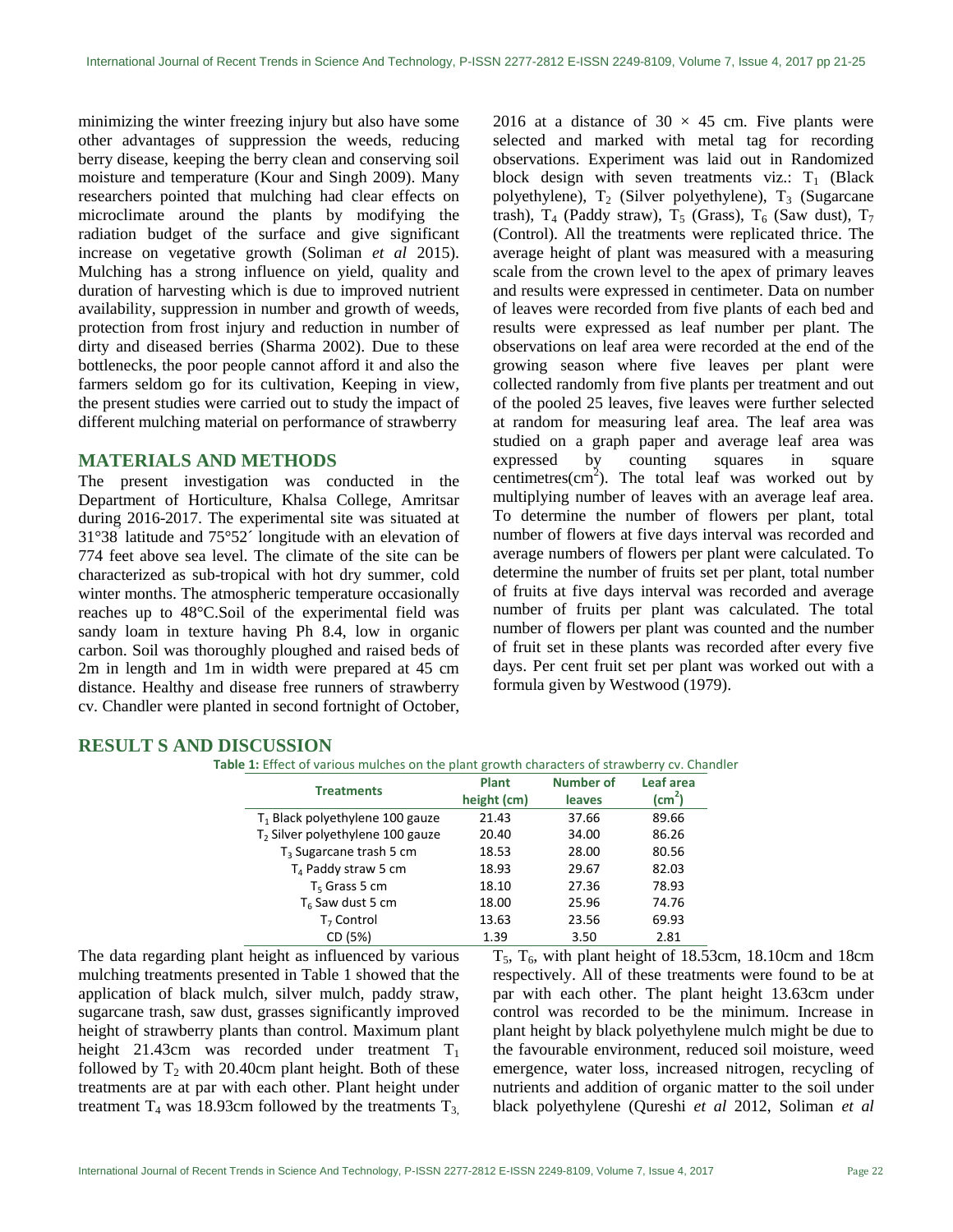2015). Favourable modification of hydrothermal regime and physico-chemical properties might also be attributed for better vegetative growth as similar observations were reported in several studies of Mohamed (2002), Arin and Ankara ( 2001). The present findings are also in line with the findings of Ali and Gaur (2007) and Bakshi *et al (2014).* Maximum number of leaves per plant 37.66 were observed in plants treated with  $T_1$  which was found to be statistically significant than all other treatments. It was followed by the plants treated with  $T_2$  which produced 34.00 leaves. Number of leaves under treatment  $T_4$  was 29.67 followed by  $T_3$  and  $T_5$  with 28.0 and 27.36 leaves respectively which were found to be at par with each other. Lowest number of leaves (23.56) were observed in control  $T_7$ . The present findings are in conformity with earlier reports of mulching in strawberry (Sharma and Sharma (2003) and Kher *et al* 2010). The black polyethylene mulch might had conserved higher soil moisture and temperature as well as reduced the nutrients losses by suppressing the weed population. These results are also in agreement with the findings of Ali and Radwan (2008), Kumar and Dey (2011). Singh *et al* (2010) and Bakshi *et al* (2014) also reported the same in strawberry plants cv. Chandler.

| <b>Treatments</b>                            | <b>Number of flowers</b> | <b>Number of fruits</b> | Fruit set per cent |
|----------------------------------------------|--------------------------|-------------------------|--------------------|
| $T_1$ Black polyethylene 100 gauze           | 27.52                    | 22.46                   | 82.99              |
| T <sub>2</sub> Silver polyethylene 100 gauze | 25.89                    | 20.40                   | 80.16              |
| $T_3$ Sugarcane trash 5 cm                   | 22.19                    | 16.60                   | 72.63              |
| $T_A$ Paddy straw 5 cm                       | 24.82                    | 18.76                   | 75.30              |
| $T5$ Grass 5 cm                              | 20.27                    | 14.30                   | 71.47              |
| $T_6$ Saw dust 5 cm                          | 18.70                    | 12.16                   | 68.26              |
| $T7$ Control                                 | 14.29                    | 08.43                   | 61.26              |
| CD (5%)                                      | 0.78                     | 1.69                    | 1.11               |

The perusal of the data regarding average leaf area of strawberry plants as affected by various mulching treatments showed a rapid increase under treatment  $T_1$  as compared to other treatments with average leaf area 89.36 cm<sup>2</sup> which was found to statistically significant over all other treatments. It was followed by treatment  $T_2$  with 86.26 cm<sup>2</sup>. Plants treated with  $T_3$  and  $T_4$  treatments reported with an average leaf area of 80.56  $\text{cm}^2$  and 82.03  $\text{cm}^2$  which were found to be at par with each other. Treatment  $T_3$  was followed by  $T_5$  with an average leaf area of  $78.93 \text{ cm}^2$  and both were at par with each other. Minimum leaf area  $69.93 \text{ cm}^2$  was recorded in plants under control. The results of present study showed that the application of mulch increased the average leaf area of strawberry plants. These results confirmed the findings of Singh *et al* (2005) in strawberry in which they also reported the positive role of black mulch in enhancing leaf area than other mulches of paddy straw, clear polyethylene mulch. This may be attributed to better soil hydrothermal regimes and suppression of weeds which decreased the competition among the plants and weeds and helped the plant to produce more leaves with more leaf area. The enhancement of soil properties like cation exchange capacity and soil microbial activity also led to the growth of the leaf acquiring more leaf area. These results are in line with the findings of Sharma and Sharma (2003), Ali and Gaur (2013) and Dwivedi *et al* (2000). Maximum number of flowers per plant 27.52 was observed in plants treated with black polyethylene mulch  $(T_1)$  which was followed by plants under  $T_2$ ,  $T_4$ ,  $T_3$  with 25.89, 24.82 and 22.19 flowers per plant respectively. All

of these treatments were found to be significantly differ with each other. Plants of the treatment  $T_5$  and  $T_6$ registered 20.27 and 18.7 number of flowers per plant respectively. Lowest number of flowers 14.29 were observed in control. The observed enhancement effect on flowering parameters due to black mulch might be attributed to the benefit which led to decreased water loss and soil temperature, reduced soil erosion and suppressed weeds which in turn promoted vegetative growth which positively reflected on flowering traits. These results seemed to be in general agreements with those reported by Arin and Ankara (2001), Ali and Radwan (2008) and Kour and Singh (2009) in strawberry. The findings of Soliman *et al* (2015) in various strawberry cultivars, Bakshi *et al* (2014) in strawberry cv. Chandler are also in conformity with the present results. The data on the number of fruits per plant in strawberry as affected by different mulching treatments. Results of present study showed that the maximum number of fruits per plant 22.46 was observed in plants treated with  $T_1$  treatment which was significantly different over all other treatments. It was followed by the treatment  $T_2$  and  $T_4$ with 20.40 and 18.76 fruits per plant respectively. Both of the treatments were at par with each other. Number of fruits of plants under treatment  $T_3$ ,  $T_5$ ,  $T_6$  were 16.60, 14.30, 12.16 per plant respectively which were significantly differ from each other. Lowest number of fruits 8.43 was observed in control. Hence results of the study demonstrated that black polyethylene mulch increased the number of fruits per plant as compared to other mulches of sugarcane trash, paddy straw, grasses,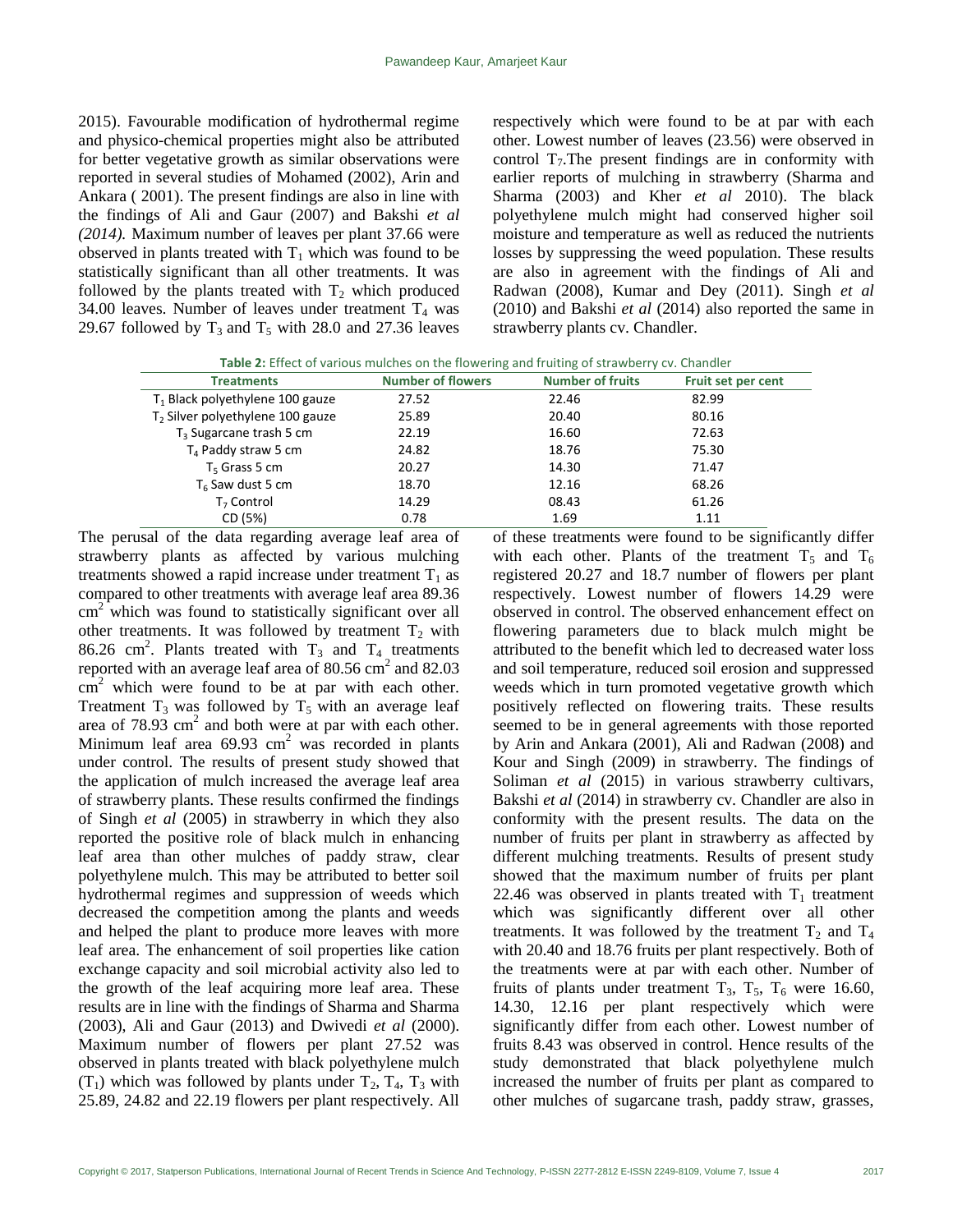sawdust and clear polyethylene. These findings are in line with the results of Shokouhian and Asghari (2015) who favored that application of black mulch increased the number of fruits per plant in strawberry as compared to paddy straw and clear polyethylene mulch. This might be attributed to the fact that the black polyethylene enhanced the number of flowers due to the decreased water loss and soil temperature which in turn increased the number of fruits respectively. These results are in support to the findings of Pandey *et al* (2016), Singh *et al* (2005) and Bakshi *et al* (2014) in strawberry plants. The data pertaining to fruit set as influenced by mulching treatments depicted that the mulching treatments significantly enhanced the fruit set per cent than control (no mulch). Maximum fruit set per cent 82.99 was recorded in plants under treatment  $T_1$  which was found to be statistically significant than all other treatments. It was followed by plants under treatment  $T_2$ ,  $T_4$ ,  $T_3$ ,  $T_5$ ,  $T_6$  with fruit set per cent of 80.16, 75.30, 72.93, 71.47 and 68.26 respectively. Minimum fruit set per cent 61.26 was observed under control. Similar findings have been reported by Pandey *et al* (2016). Use of black mulch improved nutrients and moisture level of the soils and improved the fruit set in strawberry as it reduces the drop of flowers by reducing the moisture stress and hence increased the fruit set per cent. Higher number of fruits

per plant under mulched conditions has also been reported by Nagalakshmi *et al* (2002). The research findings of Bakshi *et al* (2014) are also in line with the present findings. Maximum number of runners per plant 10.43 was observed in plants treated with paddy straw mulch (T<sub>4</sub>) which was followed by plants under T<sub>5</sub> and T<sub>6</sub> with 8.51 and 7.55 runners per plant respectively. All of these treatments were found to be significantly differ from each other. Plants under  $T_1$  and  $T_2$  registered 6.69 and 5.12 runners per plant respectively which were also differ significantly from each other. Lowest number of runners 3.33 were observed under control. These results are also in conformity with the findings of Ali and Gaur (2013). Maximum fruit yield per plant was noted in the plants under treatment  $T_1$  with 145.43 g/plant and proved to be significantly superior over other treatments. It was followed by the plants with treatment  $T_2$  and  $T_4$  with 120.70 g/plant and 98.53 g/plant respectively which were also significantly higher than treatment  $T_3$ ,  $T_4$ ,  $T_5$ ,  $T_6$  and control. Yield recorded from the plants under treatment  $T_3$ ,  $T_5$ ,  $T_6$  was 94.4, 85.36, 81.16 g/plant respectively which differ significantly among each other but significantly superior over control. So all the mulching treatments proved to be significantly superior over the control. Minimum fruit yield 62.50 g/plant was observed under control.

| <b>Treatments</b>                            | Fruit yield/plant (g) | <b>Number of</b><br>runners/plant |
|----------------------------------------------|-----------------------|-----------------------------------|
| $T_1$ Black polyethylene 100 gauze           | 145.43                | 6.69                              |
| T <sub>2</sub> Silver polyethylene 100 gauze | 120.70                | 5.12                              |
| $T3$ Sugarcane trash 5 cm                    | 94.40                 | 4.22                              |
| T <sub>4</sub> Paddy straw 5 cm              | 98.53                 | 10.43                             |
| $T5$ Grass 5 cm                              | 85.36                 | 8.51                              |
| $T6$ Saw dust 5 cm                           | 81.16                 | 7.55                              |
| $T7$ Control                                 | 62.50                 | 3.33                              |
| CD (5%)                                      | 1.58                  | 0.84                              |

**Table 3:** Effect of various mulches on the yield and runner characters of strawberry cv. Chandler

Hence results of the study showed that mulching had positive effect on increasing the fruit yield of strawberry. The yield under black polyethylene was more than double as compared to no mulch. Favourably modified hydrothermal condition improved nutrients availability supported better plant growth under black polyethylene mulch was well translated in form of highest fruit yield per plant. Increase in availability of nutrients and highly suppressed weeds as a reason for improved yield has been reported by Sharma and Khokhar (2006) and Nagalakshmi *et al* (2002) in strawberry. Pandey *et al* (2016), Soliman *et al* (2015) and Bakshi *et al* (2014) also reported the same result**s.**

# **REFERENCES**

- 1. Ali A and Gaur G S (2007) Effect of mulching on growth, fruit yield and qyality of strawberry. The Asian j of Hort 2:149-151
- 2. Ali R A M and Radwan E A (2008) Effect of organic and synthetic mulches on some fresh strawberry cultivars. J of Agric and Environ Sci Alex University, Egypt 7.
- 3. Arin L and Ankara S (2001) Effect of low tunnel, mulch and pruning on the yield and earliness of tomato in unheaded glasshouse. Jo of Applied Horti 3(1):23-27.
- 4. Asrey R and Singh R (2004) Evaluation of strawberry varities under semi arid irrigation region of Punjab. Ind J of Horti 61:122-124.
- 5. Bakshi P, Bhat D, Wali V K, Sharma A and Iqbal M (2014) Growth, yield and quality of strawberry cv.Chandler as influenced by various mulching materials. Afr J of Agric Res 9:701-706.
- 6. Bowling B L (2000) The berry growers companion Timber press Inc. Portland, Oregon U.S.A.